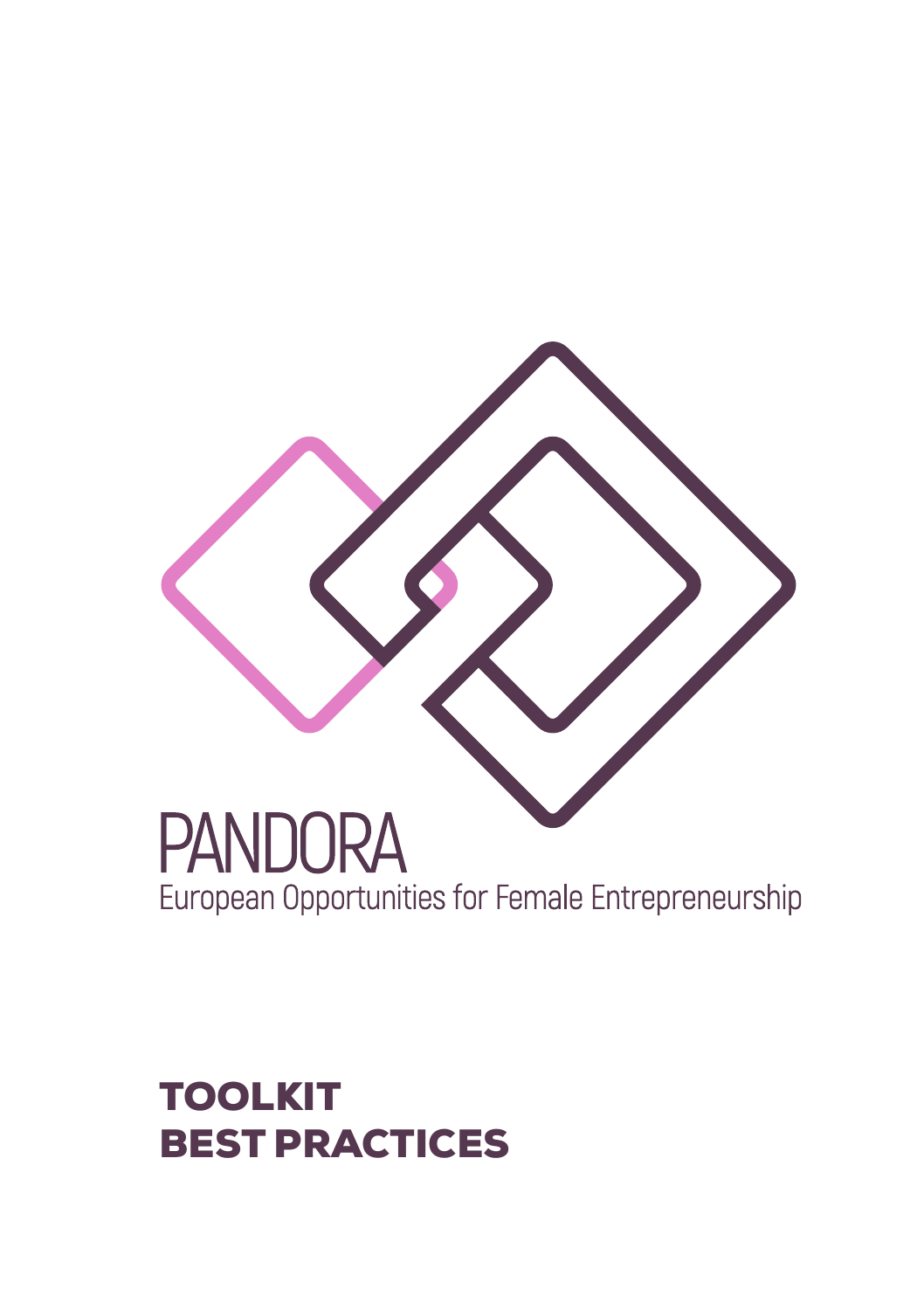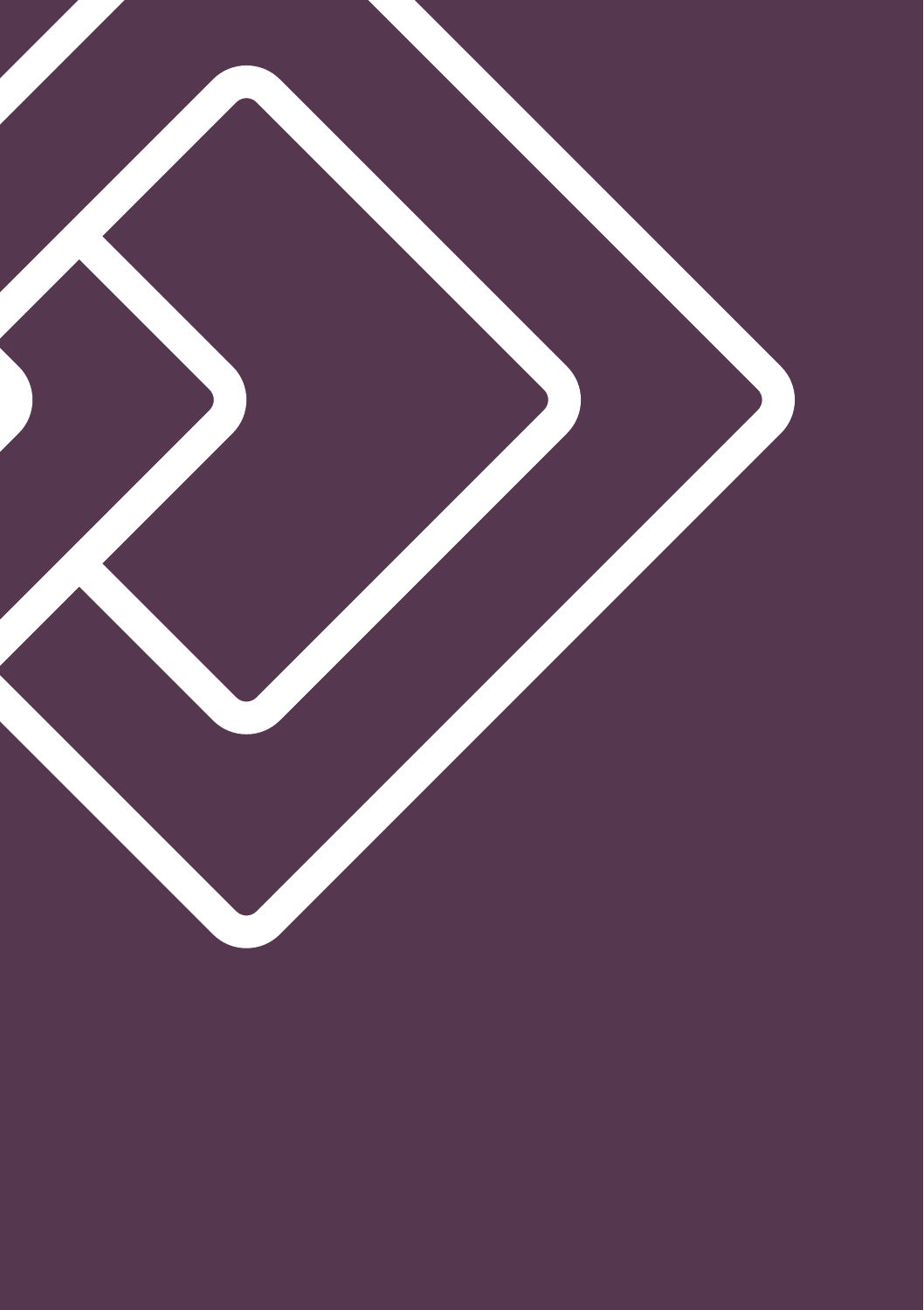## INTRODUCTION

Non-formal education has among its main characteristics that of developing transversal skills. It is clear that in each educational sphere, both formal and informal, the learning dynamics allow the learner to develop new skills. Learning means first of all discovering, discovering the way to reach a goal. Like all paths this must be gradual, not forced, but conveyed by different figures, the best known of these is the Trainer.

With the **Pandora - Discovering European Opportunities for Female Entrepreneurship** project, we decided to apply a method that combined non-formal education for adults with that of young people; We have thus given the opportunity for youth workers to experience long-term learning experiences abroad, at the premises of their partners from Poland, England and Turkey as well as Italy.

Therefore, on specific topics, we have structured non-formal learning paths, making the Youth Workers involved develop skills related to the world of female entrepreneurship.

The Pandora Project - Discovering European Opportunities for Female Entrepreneurship has been funded within the Erasmus Plus program, Key Action 2 - Exchange of Best Practices, by the Italian INDIRE Agency, National Institute for Educational Innovation Research Documentation. Before starting the study of this tool kit aimed at Youth Workers engaged in the field of Adult Education, it is important to bear in mind that there are three main systems of education. These systems are not necessarily alternative to one another, rather they should be combined. Very often it happens that between the different systems of education there is not an organic strategy and it is each of us who decides to give priority to one area rather than another.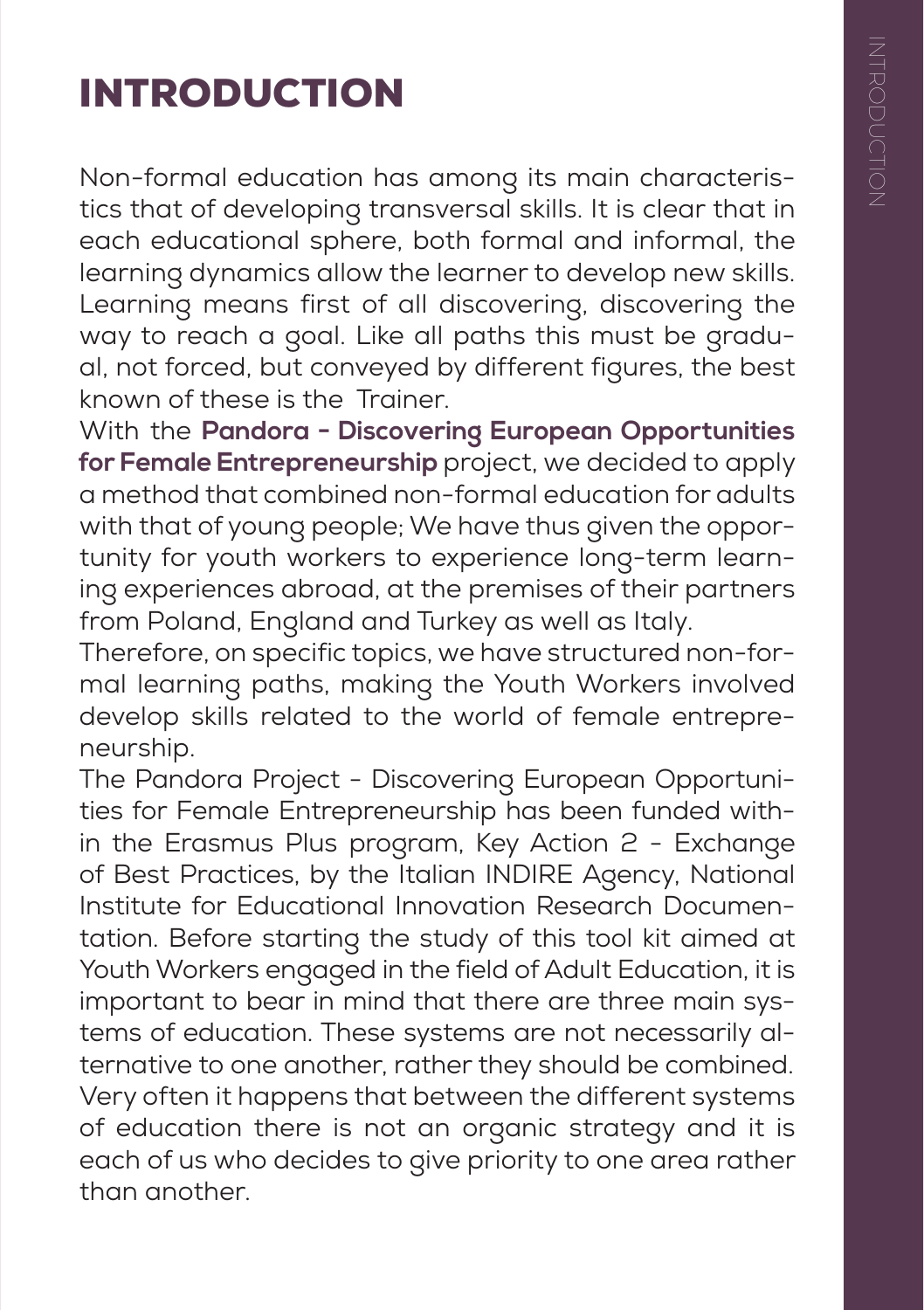These main systems are:

**Formal education:** consists of the classic system of study known to most, it must be said that over the years even within the academic classrooms have developed "alternative" methodologies that have tried to upset a bit 'the classical schemes, but this for example, it has not led to a full reform of the school system in Europe. Mainly because Formal Education leads to the formal recognition of acquired skills.

**Informal education:** what we learn every day in any situation, from coffee to the exchange of opinions with friends, this type of education is not structured, no certificates are issued or otherwise.

**Non-formal education:** a system of education that is central to the two previous ones. The non formal education has an organized structure, a facilitator and a trainer, but places the learner at the center of the educational process, which develops in a horizontal and non-formal way. This tool kit tries to focus on the non-formal education system, orienting it towards the educational system known as "**Adult Education**" While non-formal education is one of the most appreciated educational systems used in working with young people, in order to allow them to develop different types of skills, among the main soft skills, useful to allow young people to know more than himself, the reality that surrounds him, and therefore better orientate him in his life choices, on the other the Adult Education finds its natural justification in the proper aspect of human nature that is to learn.

Many people are asking what sense for an adult to face a learning path and yet it is enough simply to think about how our modern society is evolving at an unimaginable speed with the look of 20 years ago. Society evolves and with it all the actors. We need to structure innovative education systems that can provide the best answers to these types of societal changes. Types of changes that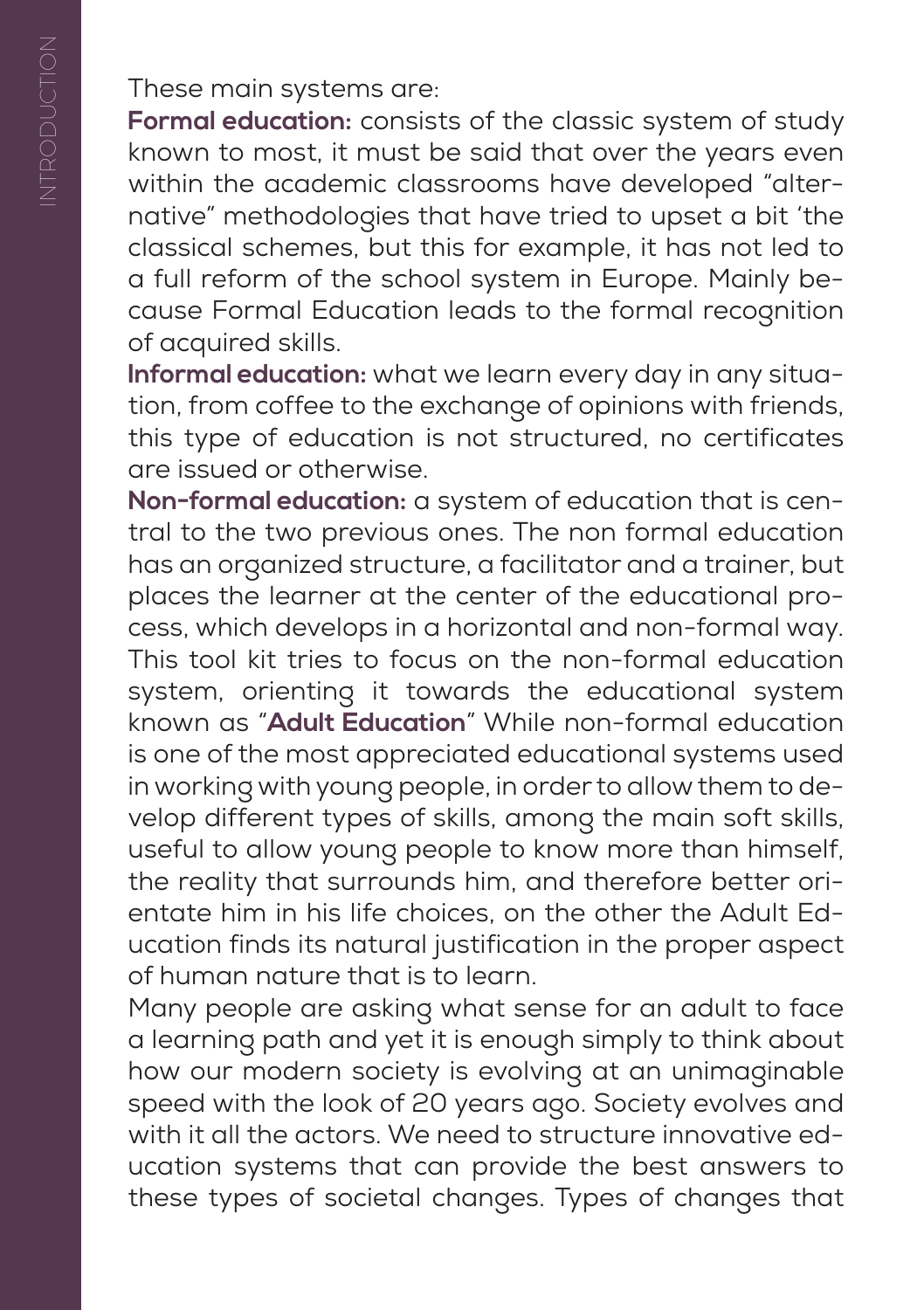reflect the development and change not only of new technologies but of the actors of society. In this sense, the **Pandora** project wanted to correlate these and different types of development in order to facilitate the entry into the world of work of women, not just migrants and victims of domestic violence, but of all those women who, like everyone else, have lived corporate change, the new economic crisis and the development of technologies, but that unlike others, for well-known political and social reasons, have more difficulty nowadays to enter the global labor market.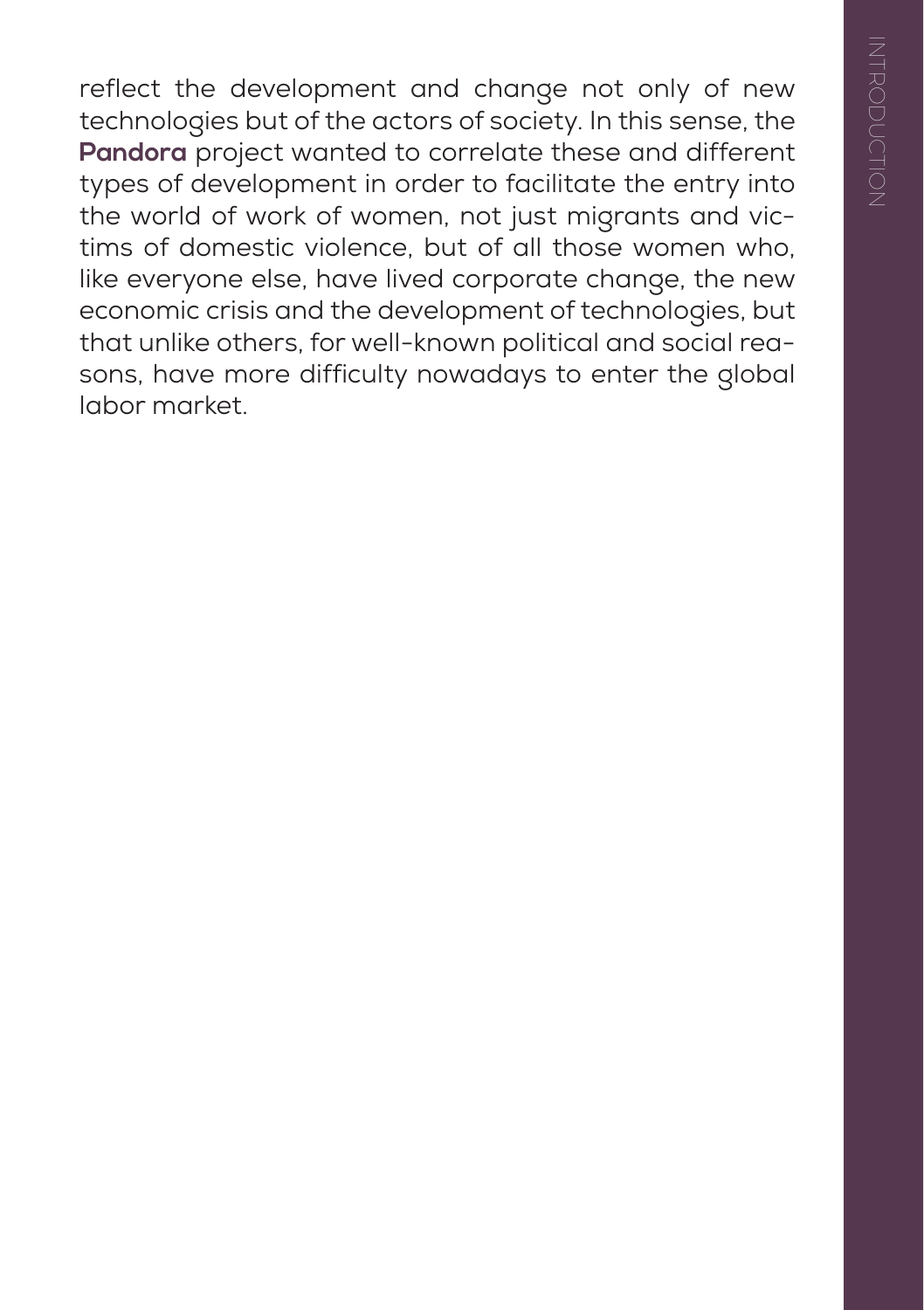## TOOL "From Dream to Reality"

| Type of tool               | Activity                                                                                                                                                                                                                                                                                                                                                             |  |
|----------------------------|----------------------------------------------------------------------------------------------------------------------------------------------------------------------------------------------------------------------------------------------------------------------------------------------------------------------------------------------------------------------|--|
| <b>Topics addressed:</b>   | Women empowerment                                                                                                                                                                                                                                                                                                                                                    |  |
| <b>Duration:</b>           | 40'                                                                                                                                                                                                                                                                                                                                                                  |  |
| <b>Target group</b>        | women                                                                                                                                                                                                                                                                                                                                                                |  |
| Aim                        | To help women to find new ideas for their<br>business.                                                                                                                                                                                                                                                                                                               |  |
|                            | The aim of this tool is to stimulate and provoke partici-<br>pants to share their real thoughts about how prejudge-<br>ments and stereotyping affect their choices in life.<br>Moreover, this tool is aimed to trigger the awareness<br>of appreciating diversity, and overcoming prejudices<br>and exclusion based on religion, nationality, culture<br>and gender. |  |
| Objectives of the<br>tool: | Developing the capacity to create an econom-<br>ical strategy.                                                                                                                                                                                                                                                                                                       |  |
|                            | Developing the "out of box" thinking.                                                                                                                                                                                                                                                                                                                                |  |
| Methodology:               | - Individual reflection<br>- Group discussion                                                                                                                                                                                                                                                                                                                        |  |
|                            |                                                                                                                                                                                                                                                                                                                                                                      |  |
| Step by step<br>process:   | Divide group into teams depending of the par-<br>ticipants number.                                                                                                                                                                                                                                                                                                   |  |
|                            | Make a general introduction about the labour<br>market and economy;                                                                                                                                                                                                                                                                                                  |  |
|                            | Ask participants to put themself during the<br>activity in a "rich mood". They don't have any<br>kind of money problem, they already satis-<br>fayed all desired yet like traveling, spending lot<br>of money etc etc.                                                                                                                                               |  |
|                            | Ask them to think about what to do after all<br>the satisfation.                                                                                                                                                                                                                                                                                                     |  |
|                            | Give groups 10 minutes to reflect about it;                                                                                                                                                                                                                                                                                                                          |  |
|                            | Ask participants to develop a work ideas from<br>their reflections.                                                                                                                                                                                                                                                                                                  |  |
|                            | Sharing in plenary                                                                                                                                                                                                                                                                                                                                                   |  |
|                            | Ask to all participants possible way sto realize<br>these ideas.                                                                                                                                                                                                                                                                                                     |  |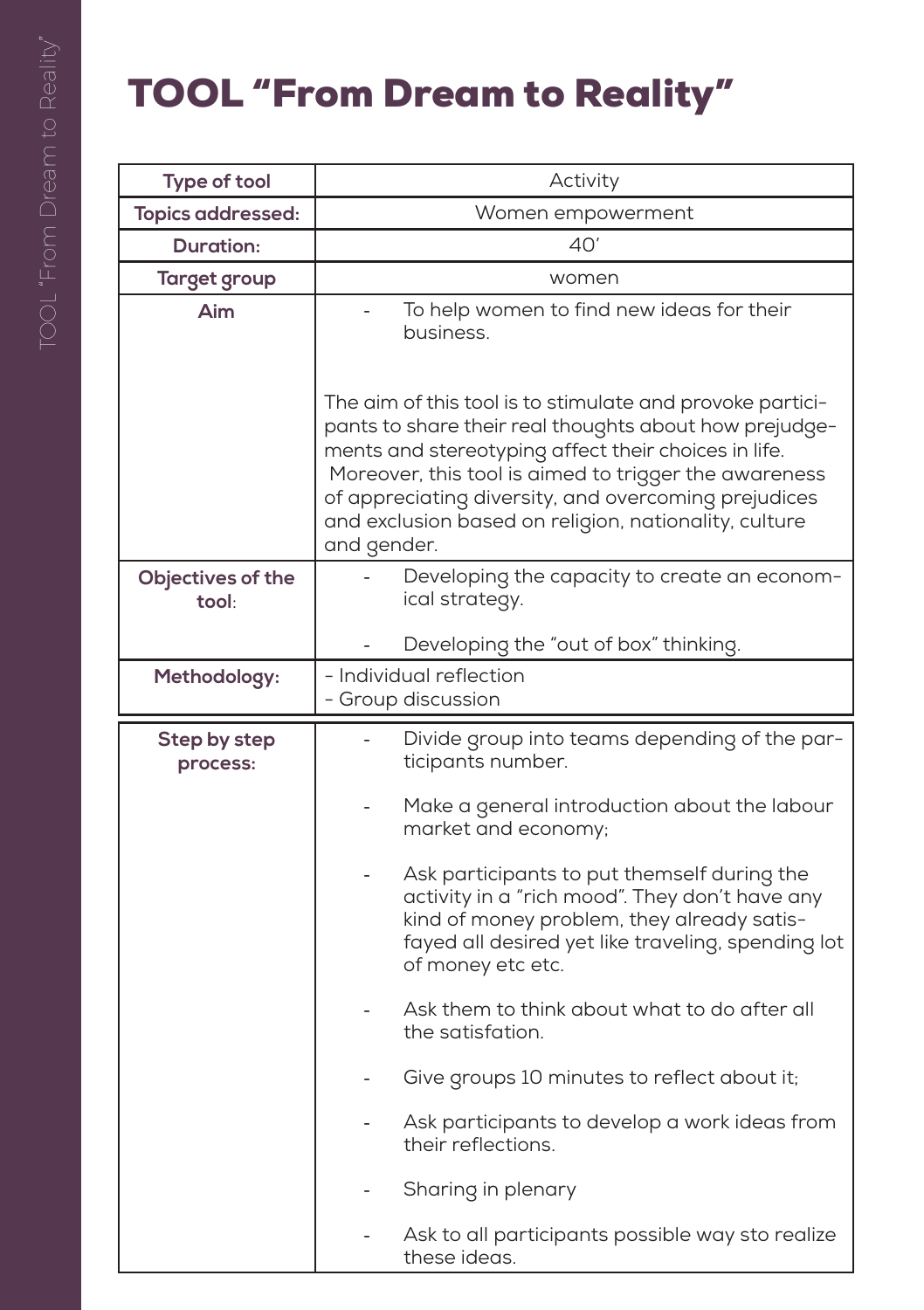| <b>Materials and resources:</b> | Paper, pencils etc etc                                                                                                                        |
|---------------------------------|-----------------------------------------------------------------------------------------------------------------------------------------------|
| Outcomes:                       | New ideas for new profit companies                                                                                                            |
| Evaluation:                     | From dream to reality, participants usually<br>understan they can realize their dreams and<br>find good motivation to do it in the real life. |
| Notes for further use:          |                                                                                                                                               |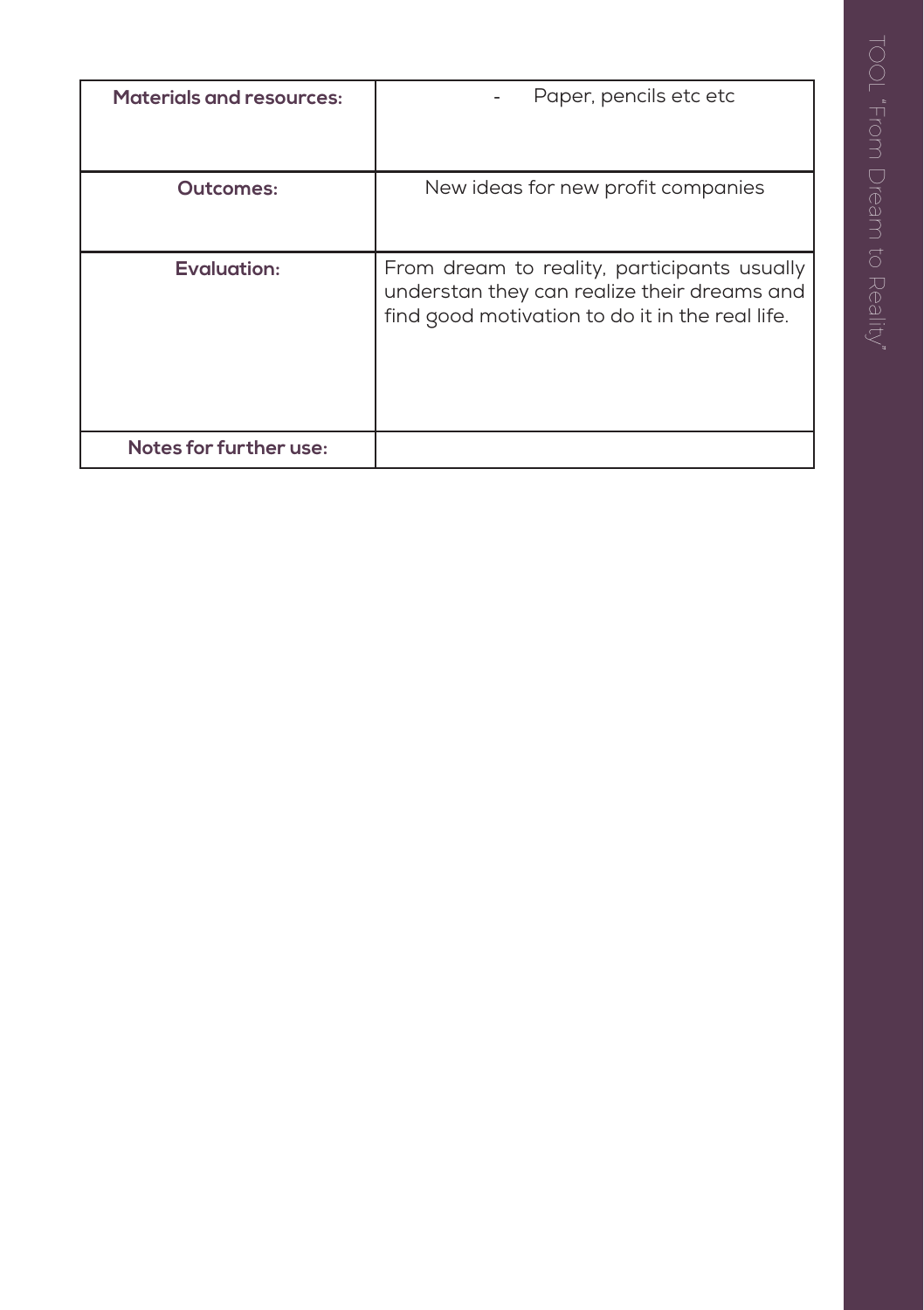# TOOL "Sensing journey"

| <b>Type of tool</b>               | The Sensing Journey is a creative learning process that has<br>been used to help faciliate transformational system change<br>globally.<br>It is intrroduced within the initial phase of the U Process which<br>has been created from Theory U (Scharmer 2009).                                                                                |
|-----------------------------------|-----------------------------------------------------------------------------------------------------------------------------------------------------------------------------------------------------------------------------------------------------------------------------------------------------------------------------------------------|
| <b>Topics</b><br>addressed:       | The focus of the Sensing Journey depends on the actual topic<br>being addresed e.g. women entrepreneurs.                                                                                                                                                                                                                                      |
| <b>Duration:</b>                  | The length of a sensing journey depends on the size of the ge-<br>ographical area being covered. It is recommended to allocate<br>at least 1 day to Sensing Journeys which are being offered in a<br>workshop context.                                                                                                                        |
| <b>Target</b><br>group            | Any group                                                                                                                                                                                                                                                                                                                                     |
| Aim                               | To allow participants to break-through patterns of seeing and<br>listening to the system they are trying to influence or change by<br>stepping into a different and relevant perspective and experi-<br>ence.<br>Sensing Journeys can also help build relationships with key<br>stakeholders, and gain a system perspective.                  |
| <b>Objectives</b><br>of the tool: | Sensing Journeys pull participants out of their daily routine and<br>allow them to experience the organization, challenge, or system<br>through the lens of different stakeholders.<br>Sensing journeys bring participants to places, people, and ex-<br>periences that are most relevant for the respective question<br>they are working on. |
| Methodology: (next page)          |                                                                                                                                                                                                                                                                                                                                               |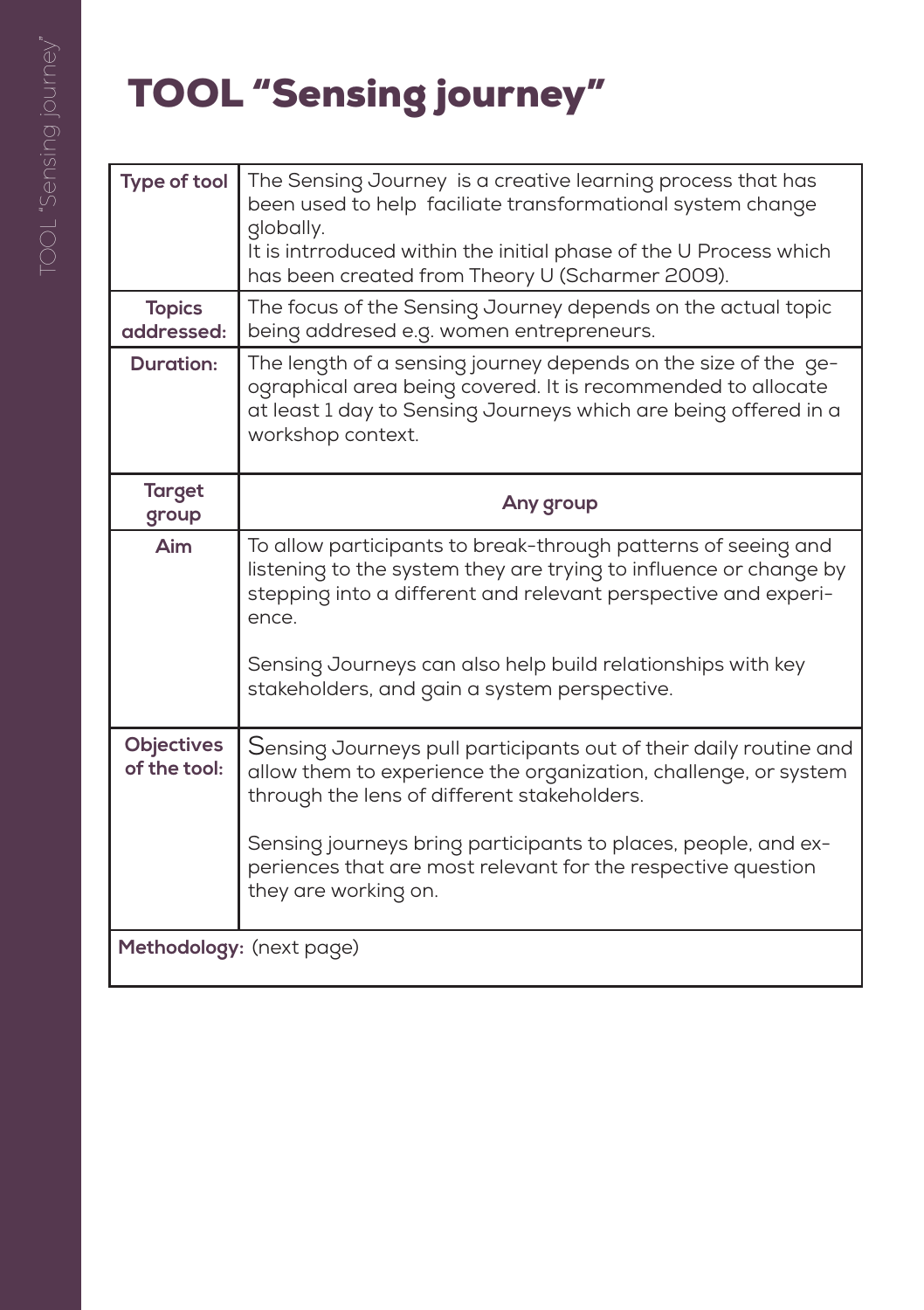| Step by  | Step 1                                                                                                                          |  |  |
|----------|---------------------------------------------------------------------------------------------------------------------------------|--|--|
| step     | Identify Learning Journeys: find places, individuals, organiza-                                                                 |  |  |
| process: | tions that provide you and the group with a new perspective                                                                     |  |  |
|          | about the system you are planning to influence i.e. women's                                                                     |  |  |
|          | enterprise                                                                                                                      |  |  |
|          | Step 2                                                                                                                          |  |  |
|          | Prepare as a group by discussing:                                                                                               |  |  |
|          | 1.<br>What is the context that we will experience?                                                                              |  |  |
|          | 2.<br>Who are the key players that we will talk to?                                                                             |  |  |
|          | З.<br>What questions do we want to explore?                                                                                     |  |  |
|          | 4.<br>What assumptions do I bring with me? What do I ex-                                                                        |  |  |
|          | pect?                                                                                                                           |  |  |
|          | 5.<br>Share your most eye-opening sensing experience to                                                                         |  |  |
|          | date                                                                                                                            |  |  |
|          | Start by developing a short questionnaire (7-10 questions) that                                                                 |  |  |
|          | guides your inquiry process. Keep updating your questionnaire                                                                   |  |  |
|          | as your inquiry process unfolds.                                                                                                |  |  |
|          | Prepare the host: Share the purpose and intent of the visit with                                                                |  |  |
|          | the host.                                                                                                                       |  |  |
|          | Communicate that it would be most helpful for the group to                                                                      |  |  |
|          | gain some insight into their "normal" daily operations, rather                                                                  |  |  |
|          | than a staged presentation. Try to avoid "show and tell" situa-                                                                 |  |  |
|          | tions.                                                                                                                          |  |  |
|          | Step 3                                                                                                                          |  |  |
|          | Small groups travel to the host's location.                                                                                     |  |  |
|          | While at the site: Trust your intuition and ask authentic ques-                                                                 |  |  |
|          | tions raised by the conversation.                                                                                               |  |  |
|          | Asking simple and authentic questions is an important lever-                                                                    |  |  |
|          | age point in shifting or refocusing the attention to some of the                                                                |  |  |
|          | deeper systemic forces at play.                                                                                                 |  |  |
|          | Use deep listening as a tool to hold the space of conversation.<br>When your interviewee has finished responding to one of your |  |  |
|          | questions, don't jump in automatically with the next question.                                                                  |  |  |
|          | Attend to what is emerging from the now.                                                                                        |  |  |
|          | <b>Example questions for sensing journeys:</b>                                                                                  |  |  |
|          | What personal experience or journey brought you into<br>1.                                                                      |  |  |
|          | your current role?                                                                                                              |  |  |
|          | 2. What issues or challenges are you confronted with?                                                                           |  |  |
|          | З.<br>Why do these challenges exist?                                                                                            |  |  |
|          | 4.                                                                                                                              |  |  |
|          | What challenges exist in the larger system?<br>What are the blockages?<br>5.                                                    |  |  |
|          |                                                                                                                                 |  |  |
|          | 6.<br>What are your most important sources of success and                                                                       |  |  |
|          | change?                                                                                                                         |  |  |
|          | What would a better system look like for you?<br>7.                                                                             |  |  |
|          | 8.<br>What initiative, if implemented, would have the great-                                                                    |  |  |
|          | est impact for you? For the system as a whole?                                                                                  |  |  |
|          | 9.<br>If you could change just a few elements of the sys-                                                                       |  |  |
|          | tem, what would you change?                                                                                                     |  |  |
|          | 10. Who else do we need to talk to?                                                                                             |  |  |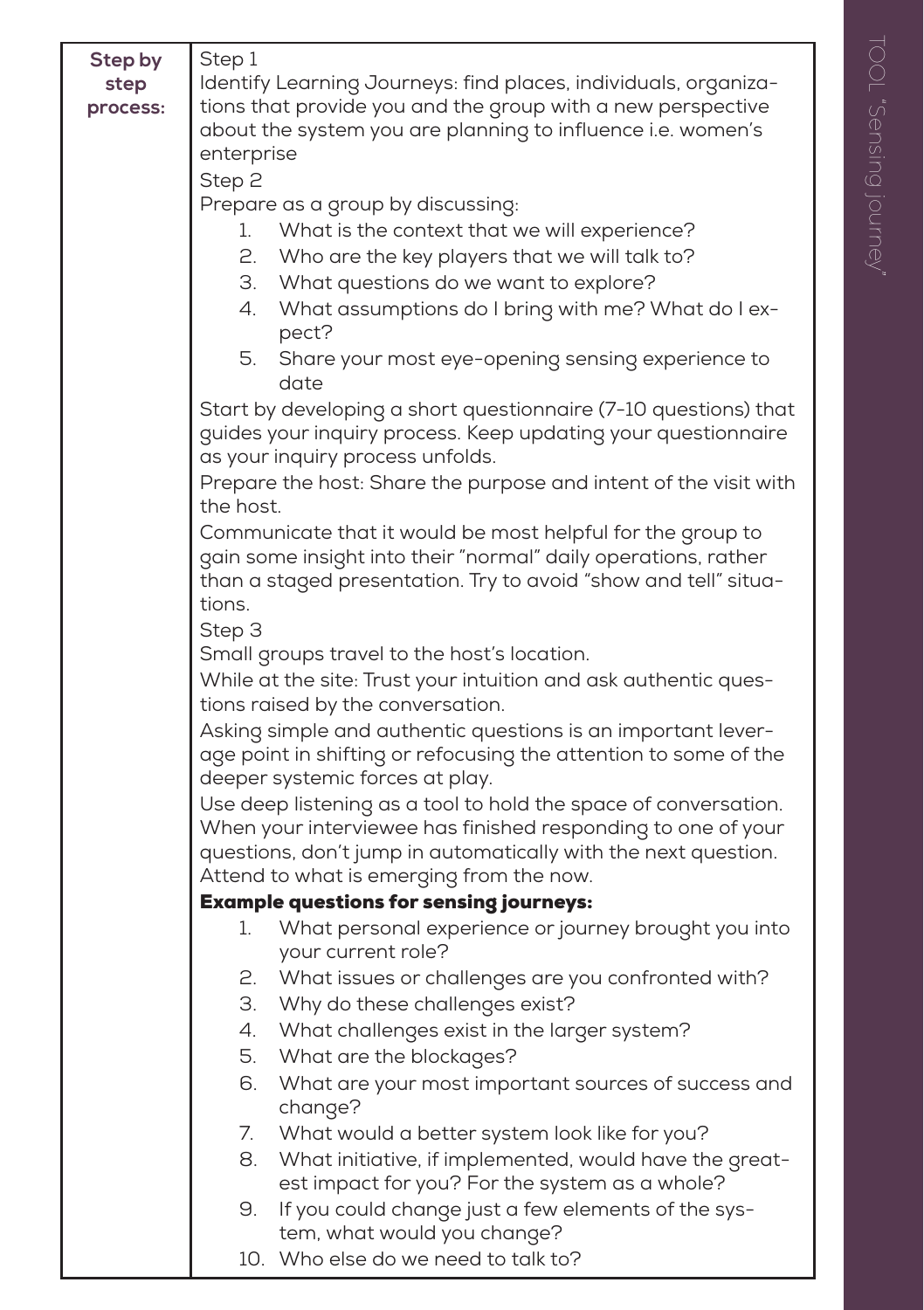| Step by  | Step 4                                                                                                                                                                 |  |
|----------|------------------------------------------------------------------------------------------------------------------------------------------------------------------------|--|
| step     | After the visit, reflect and debrief: To capture and leverage the                                                                                                      |  |
| process: | findings of your inquiry process, conduct a disciplined debriefing<br>process right after each visit. Don't switch on cell phones until<br>the debriefing is complete. |  |
|          | Here are a few sample questions for the debriefing:                                                                                                                    |  |
|          | What was most surprising or unexpected?<br>1.                                                                                                                          |  |
|          | What touched me? What connected with me person-<br>2.<br>ally?                                                                                                         |  |
|          | З.<br>If the social field (or the living system) of the visited<br>organization or community were a living being, what<br>would it look and feel like?                 |  |
|          | If that 'being' could talk: what would it say (to us)?<br>4.                                                                                                           |  |
|          | 5.<br>If that 'being' could develop-what would it want to<br>morph into next?                                                                                          |  |
|          | What is the generative source that allows this social<br>6.<br>field to develop and thrive?                                                                            |  |
|          | 7.<br>What limiting factors prevent this field/system from<br>developing further?                                                                                      |  |
|          | Moving in and out of this field, what did you notice<br>8.<br>about yourself?                                                                                          |  |
|          | What ideas does this experience spark for possible<br>9.<br>prototyping initiatives that you may want to take on?                                                      |  |
|          | Step 5                                                                                                                                                                 |  |
|          | Close the feedback loop with your hosts: Send an email (or oth-                                                                                                        |  |
|          | er follow-up note) expressing a key insight you took away from<br>the meeting (one or two sentences) and your appreciation.                                            |  |
|          | Step 6                                                                                                                                                                 |  |
|          | Debrief as a whole group: After a one-day learning journey                                                                                                             |  |
|          | this debriefing would take place in next meeting with the whole<br>group. In the case of a multi-days learning journey you plan to                                     |  |
|          | meet between the individual days if logistics allow.                                                                                                                   |  |
|          | Structure of the whole group debrief meeting:                                                                                                                          |  |
|          | Get everyone on the same page by sharing concrete in-<br>1.                                                                                                            |  |
|          | formation about the Journeys: Where did you go, who<br>did you talk to, what did you do?                                                                               |  |
|          | Talk about your findings and generate new ideas.<br>2.                                                                                                                 |  |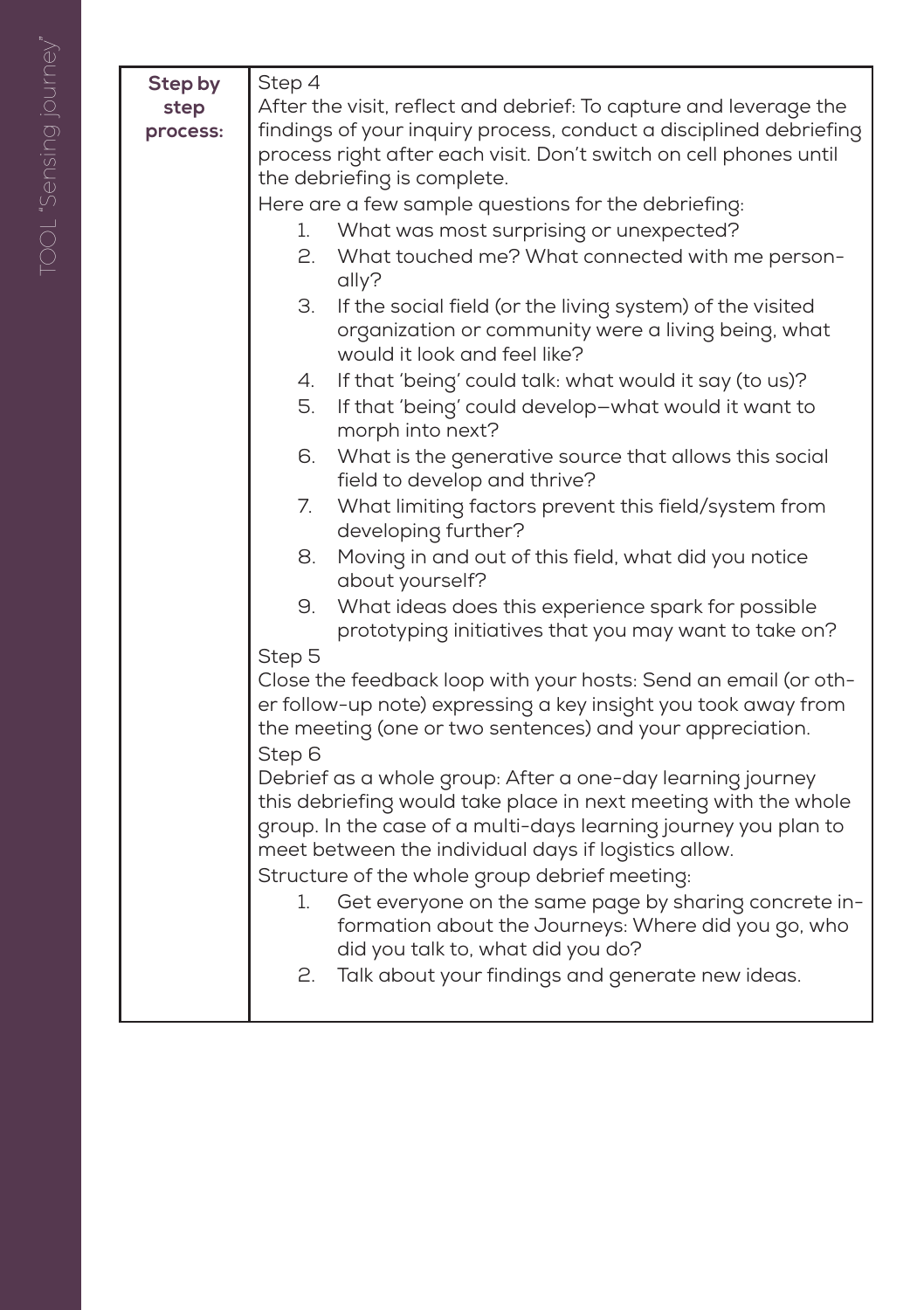#### WOMEN ENTREPRENEURSHIP SIMILARITIES/DIFFERENCES & CHALLENGES/OBSTACLES TOOL

| Type of tool:            | Team Work&Group Discussion                                                                                                                                                            |
|--------------------------|---------------------------------------------------------------------------------------------------------------------------------------------------------------------------------------|
| <b>Topics addressed:</b> | Gender inequality<br>Entrepreneurship                                                                                                                                                 |
| Duration:                | 90 min                                                                                                                                                                                |
| Target group:            | Any Group of Adult Learners                                                                                                                                                           |
| Aim:                     | Discover the women entrepreneurship from dif-<br>ferent countries                                                                                                                     |
| Objectives of the tool:  | Make participants to understand main similarities<br>on women entrepreneurship and differences ac-<br>cording to countries                                                            |
|                          | Make participants to discover challenges and<br>obstacles of women entrepreneurship in different<br>countries<br>Developing a baseline of women entreprenurship<br>among participants |
| Methodology:             | Discussion                                                                                                                                                                            |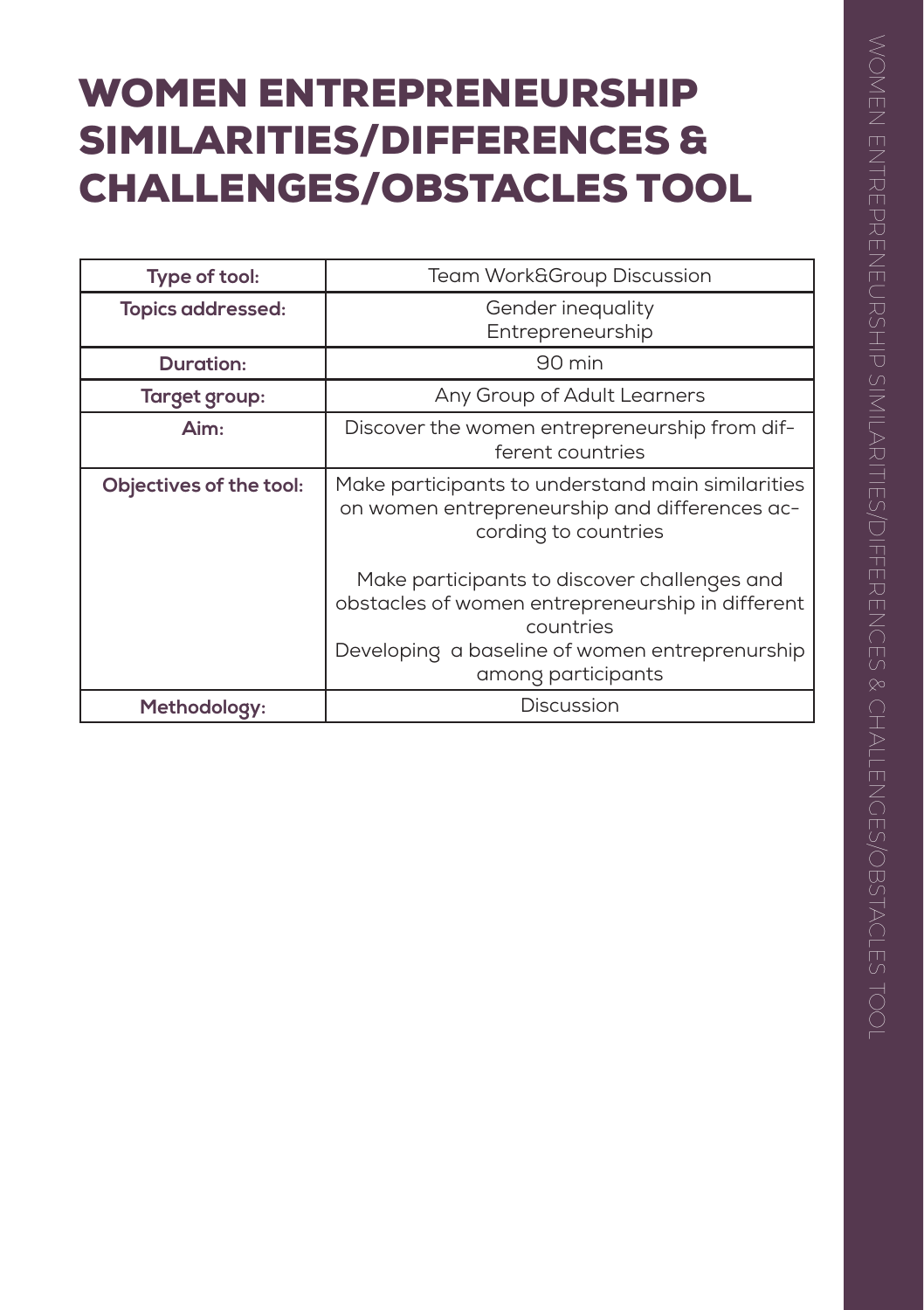| Step by step process:       | Participants are invited sit in groups that all par-<br>ticipants from same country to one of discussion<br>tables.                                                                                                                                                                             |
|-----------------------------|-------------------------------------------------------------------------------------------------------------------------------------------------------------------------------------------------------------------------------------------------------------------------------------------------|
|                             | All discussion tables should be prepared before<br>hand and should have a flipchart paper and<br>board markers.                                                                                                                                                                                 |
|                             | All groups are asked to prepare a presentation<br>of women entrepreneurship representing their<br>country situation in 20 minutes. All presentations<br>should include state support to women entre-<br>prenurs, best practices, bureaucracy, most pref-<br>ered sectors if any.                |
|                             | Then groups are asked to use another flipchart<br>paper to make presentation of challenges/ob-<br>stacles for women entreprenurs in their country.<br>Another 20 mins for the preparetions.                                                                                                     |
|                             | Once all of the groups are ready. A volunteer<br>group asked to make presentation to other coun-<br>try groups. 10 minutes for each group should be<br>enough for presentations.                                                                                                                |
| Materials and<br>resources: | boardmarkers, flipchart papers                                                                                                                                                                                                                                                                  |
| Outcomes:                   | presentations                                                                                                                                                                                                                                                                                   |
| <b>Evaluation:</b>          | For the evaluation part, participants are asked to<br>think about similarities and differences compar-<br>ing the countries.<br>Which country they would choose to become an<br>entreprenur and why?<br>How NGOs can help the women entreprenurs<br>about overcoming challenges and obstackles? |
| Notes for further use:      | Please remind the participants that challenges<br>are more personal and obstacles are more about<br>the system, state and society.                                                                                                                                                              |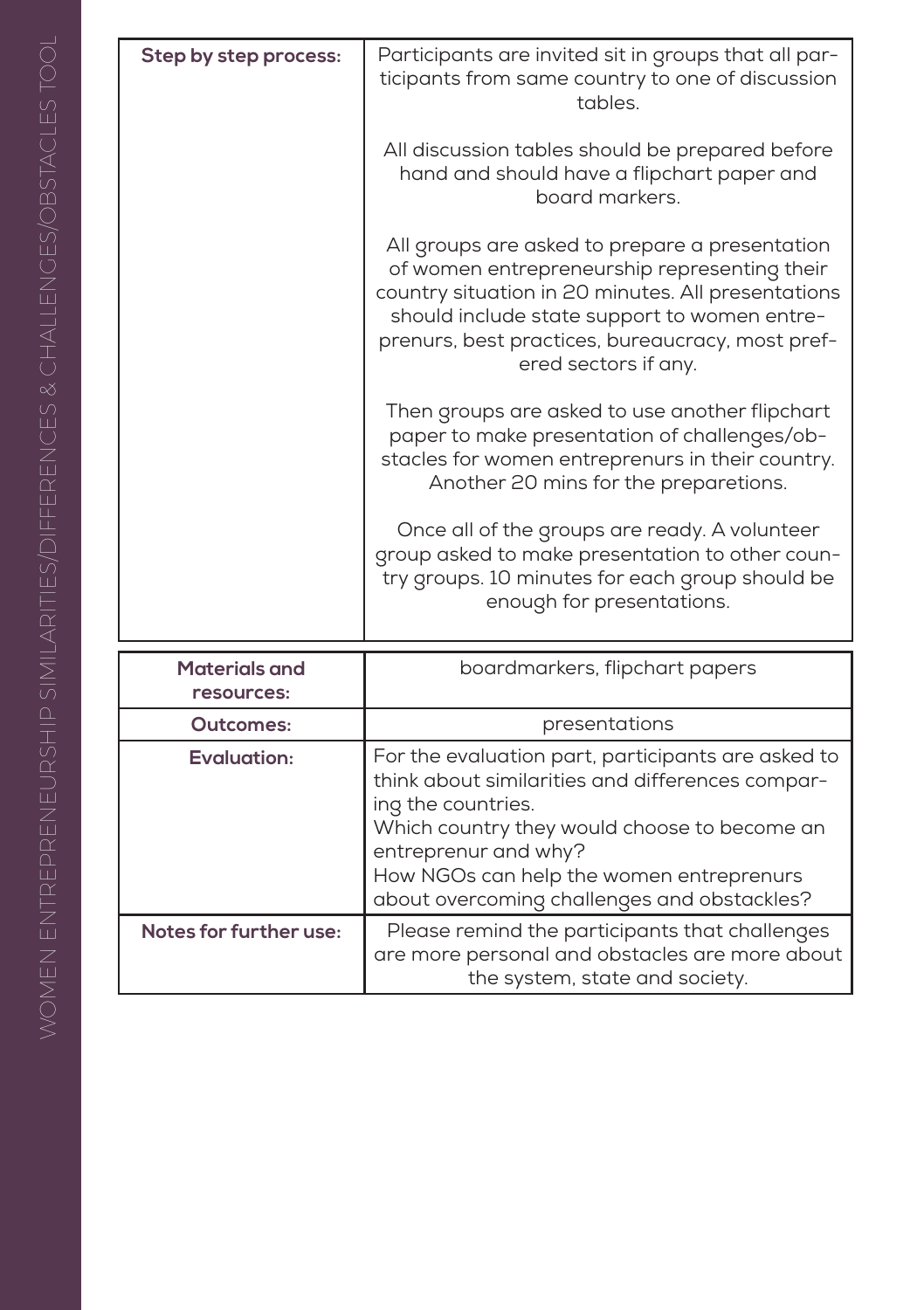#### EMPOWERING WOMEN THROUGH ENTREPRENEURSHIP TOOL

| <b>BRAINSTORMING</b>                                                                                                                                                                                                                                                                                                                                                             |
|----------------------------------------------------------------------------------------------------------------------------------------------------------------------------------------------------------------------------------------------------------------------------------------------------------------------------------------------------------------------------------|
| Empowerment<br>Entrepreneurship                                                                                                                                                                                                                                                                                                                                                  |
| 45 min                                                                                                                                                                                                                                                                                                                                                                           |
| Any Group of Adult Learners                                                                                                                                                                                                                                                                                                                                                      |
| Discover the women entrepreneurship in different<br>formats                                                                                                                                                                                                                                                                                                                      |
| Make participants to think and categorize differ-<br>ent formats that women can join as an ecomoci-<br>cal actor                                                                                                                                                                                                                                                                 |
| Discussion                                                                                                                                                                                                                                                                                                                                                                       |
| Participants are invited sit in U format. Faciliator<br>starts to explain that companies are not the only<br>tool to become an actor in economy.<br>After starting the session facilitator asks partici-<br>pants to explain different formats of economical<br>actors in their country system such as coopera-<br>tives, social businesses, companies of associa-<br>tions etc. |
| Facilitator makes a list of formats that are ex-<br>plained by participants and asks other partici-<br>pants if they have similar formats in other coun-<br>tries                                                                                                                                                                                                                |
|                                                                                                                                                                                                                                                                                                                                                                                  |

| Materials and<br>resources: | boardmarkers, flipchart papers                                                                                             |
|-----------------------------|----------------------------------------------------------------------------------------------------------------------------|
| Outcomes:                   | list of formats                                                                                                            |
| Evaluation:                 | For the evaluation part, participants are asked to<br>think about similarities and differences comparing<br>the countries. |
| Notes for further use:      |                                                                                                                            |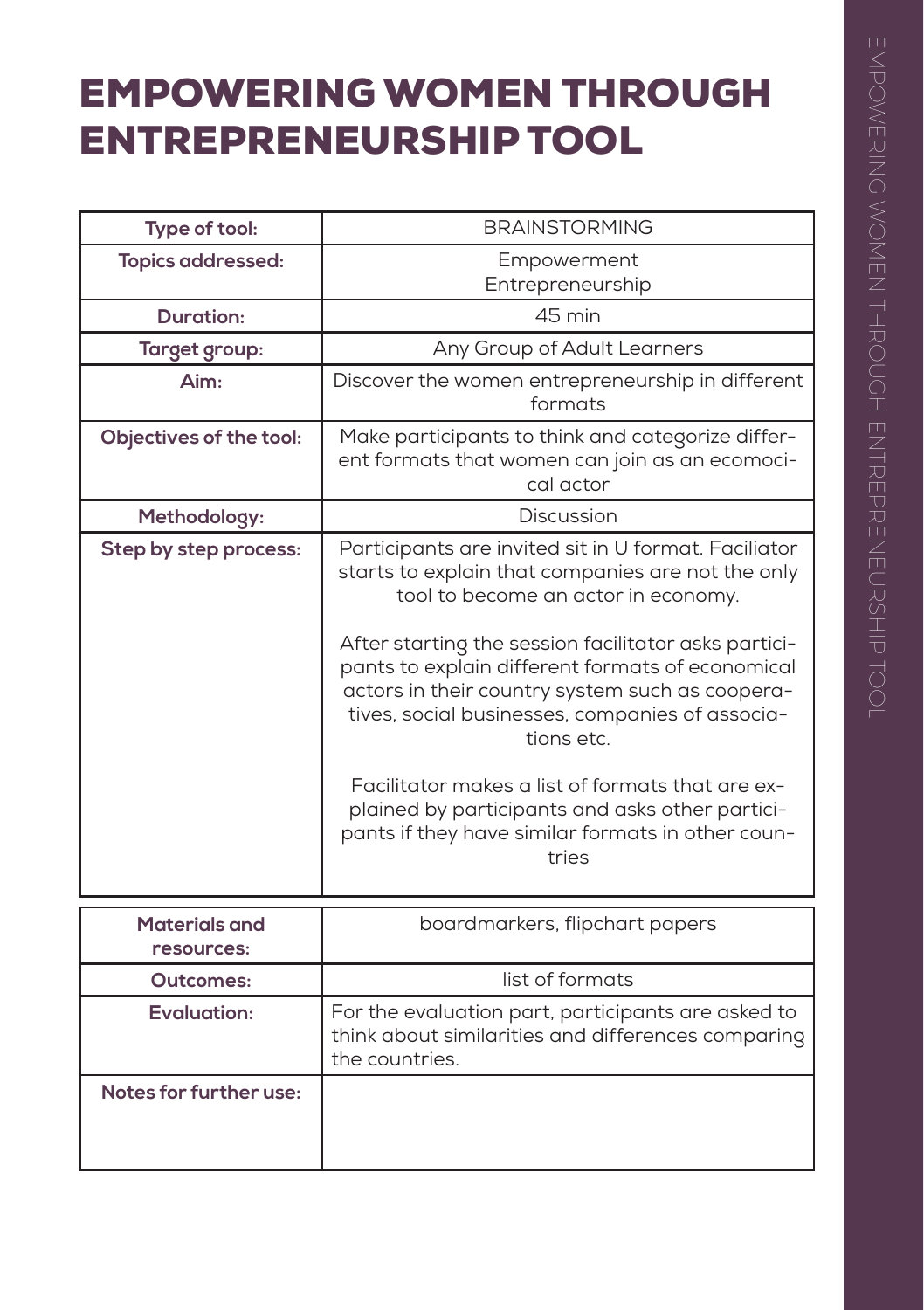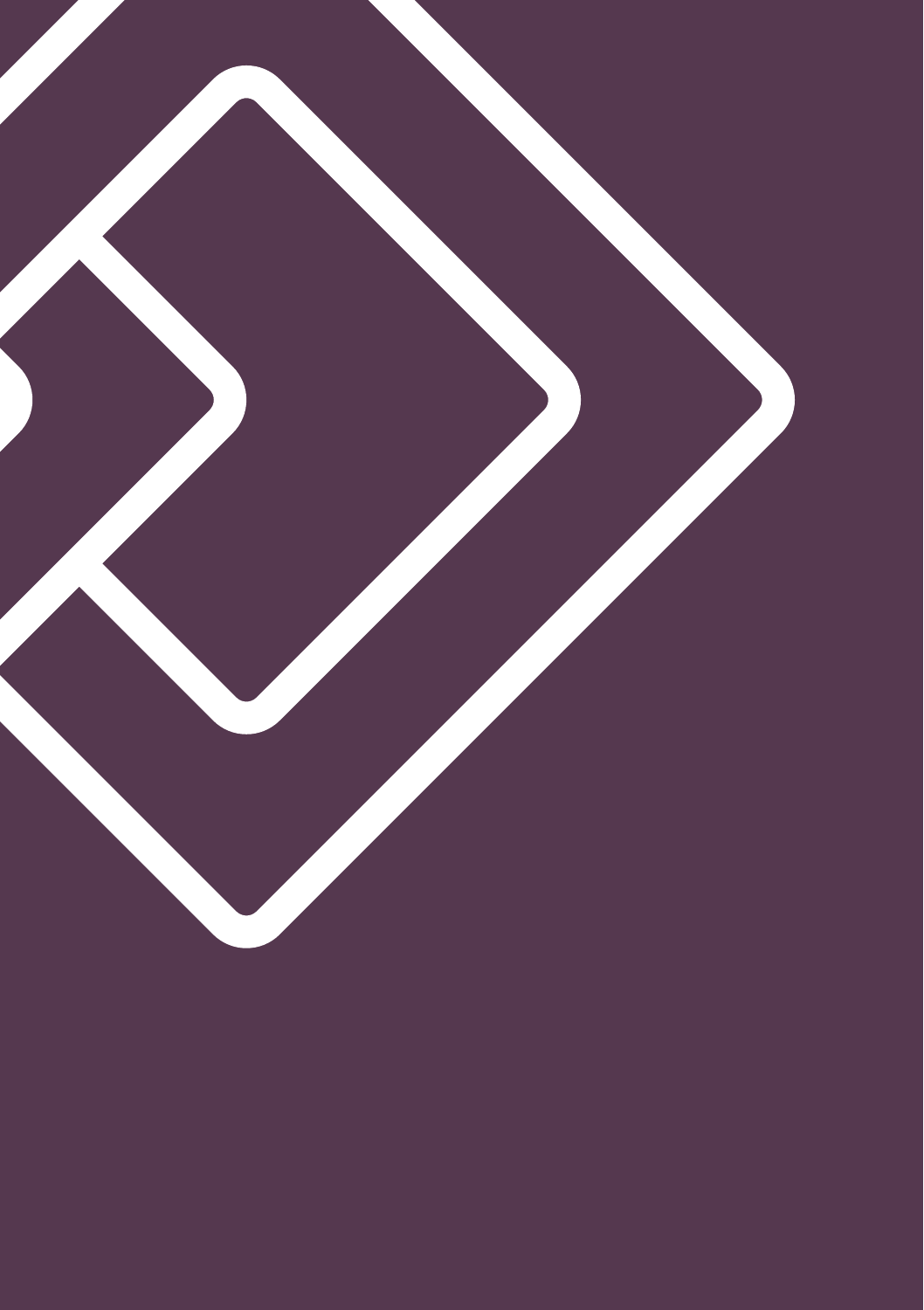#### INSTITUTIONS



Co-funded by the Erasmus + Programme of the European Union



#### PARTNERS